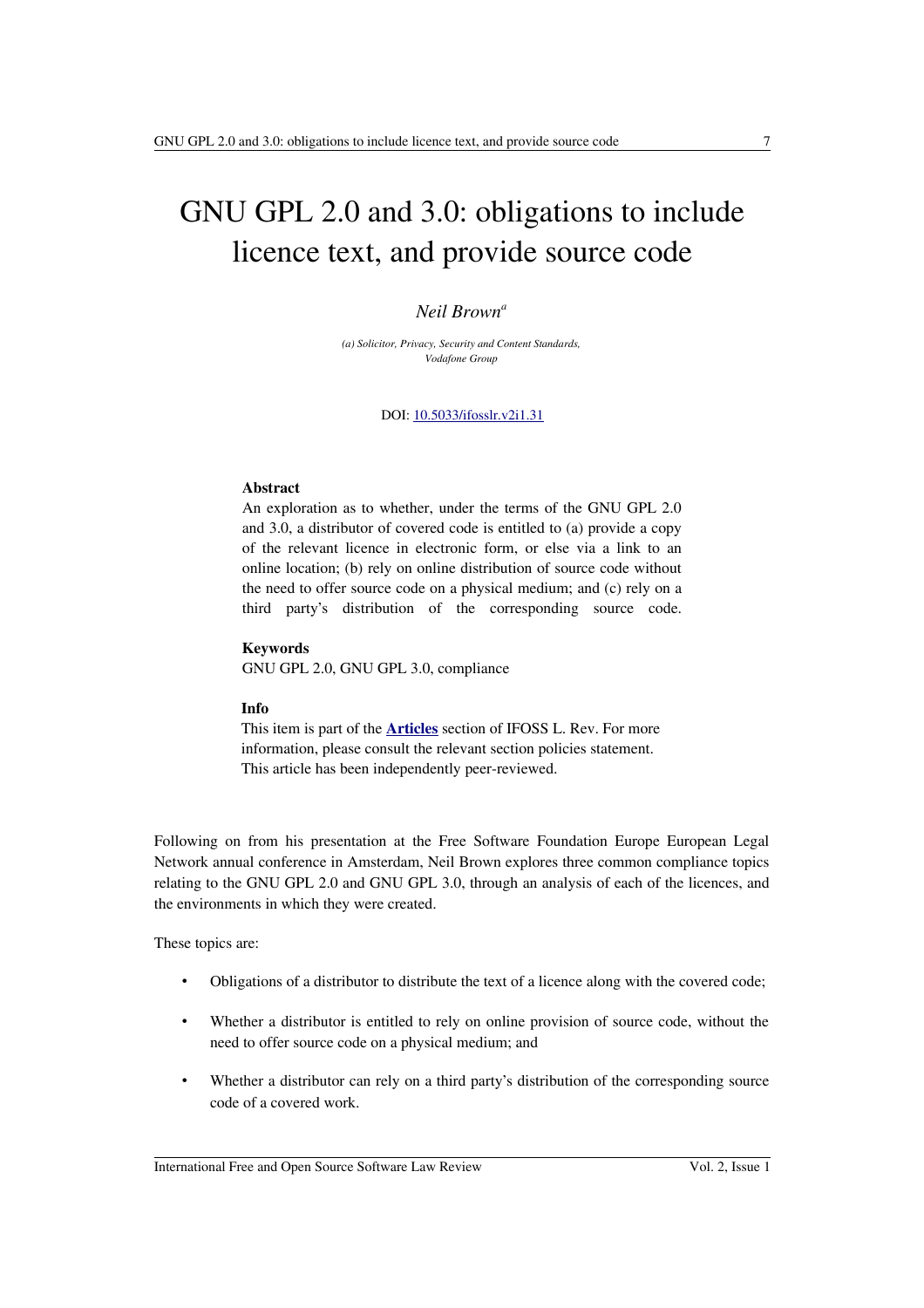# **Obligations of a distributor to distribute a copy of the licence text along with the covered code**

Whether through attempts to lower their environmental impact, to improve the out-of-the-box experience, or otherwise, many companies are increasingly keen to minimise the volume of paperwork provided with each of their products. However, what steps can a company take in respect of the text of the licences of the GNU GPL 2.0 and 3.0?

s1, GNU GPL 2.[0](#page-1-0)<sup>1</sup> provides:

*"You may copy and distribute verbatim copies of the Program's source code … provided that you … give any other recipients of the Program a copy of this License along with the Program."*

s4, GNU GPL 3.[0](#page-1-1)<sup>2</sup> provides:

*"You may convey verbatim copies of the Program's source code … provided that you … and give all recipients a copy of this License along with the Program."*

Although the scope of the obligation to provide the licence text differs slightly, $\delta$  the obligation on the dist[r](#page-1-3)ibutor<sup>4</sup> is clear; the distributor is obliged to give a copy of the relevant licence along with the Program.

However, there is no requirement for the copy of the licence to be in physical form; the text simply refers to "a copy", and, on this basis, an electronic copy of the relevant licence is sufficient. Indeed, a licence which required otherwise would be highly impractical in an environment in which software is distributed so widely in electronic format – to require a physical copy of the licence text would be to require a letter or a fax to be sent to each person who downloaded covered code. Electronic distribution could take a number of forms, including incorporation within the interface of a device, which is accessible from another device (e.g. via the "About" section of a router, which has a web interface), storing the licence on, and making it accessible via, the product in question (e.g. an electronic file stored on a mobile phone or a media player, which can be opened by the user on the device itself), or by inclusion on optical media supplied with a product.

Whilst neither licence places a restriction on the format of an electronic copy of the licence, it would be good practice to provide the licence in a format which is accessible to the recipient of the product, such that he is able to read the licence without needing to install non-standard software. For example, if a distributor were to include a copy of the licence on a mobile device, it would advisable to ensure that it could be viewed on that mobile device in an out-of-the-box state. Similarly, the use of restricted formats should be avoided; the Free Software Foundation provides plain text, and other unrestricted, copies of the licences which could be used in pursuit of this

International Free and Open Source Software Law Review Vol. 2, Issue 1

<span id="page-1-0"></span><sup>1</sup> <http://www.gnu.org/licenses/gpl-2.0.html>(All URIs in this article were verified on 14th April 2010)

<span id="page-1-1"></span><sup>2</sup> <http://www.gnu.org/licenses/gpl.html>

<span id="page-1-2"></span><sup>3</sup> For example, the GNU GPL 2.0 requires that a copy of the licence is provided to "any other recipients", whereas, under the GNU GPL 3.0, the licence text must be provided to "all recipients".

<span id="page-1-3"></span><sup>4</sup> The term "distributor" is used throughout this article to refer to both those who distribute code under the GNU GPL 2.0, and those who convey code under the GNU GPL 3.0.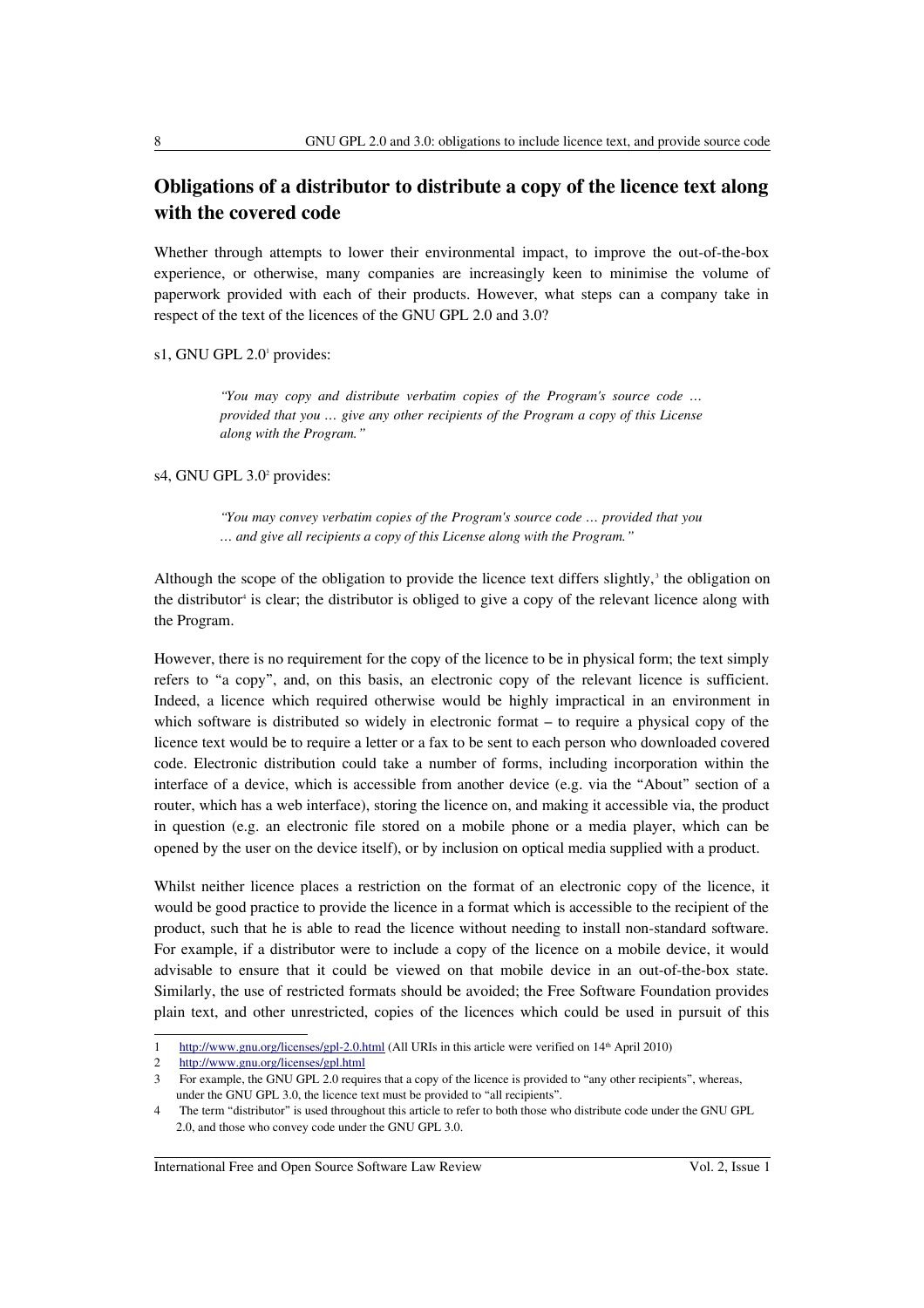#### objective.

Although electronic distribution of licence text is not restricted by the terms of the GNU GPL 2.0 and 3.0, mere provision of a URL to an online copy of the licence is not a permissible alternative to a physical copy. Each of the licences requires that a copy of the licence be provided "along with the Program"; "along" implies concepts of togetherness and accompaniment, neither of which is satisfied by the inclusion of a URL for a website which a recipient must visit to procure the licence in question. The Preamble to each of the licences confirms this approach, providing that, when one is distributing covered code to another, one must "show them these terms so they know their rights"; merely enabling a user to access a copy of the licence on the Internet neither accompanies the covered code with the licence, nor shows that licence to the recipient of the code.

To conclude this section, then, it is clear that the distributor is required to provide a copy of the licence text along with the covered code, and that, whilst an electronic copy of the licence text is permissible, a mere link to an online copy of the licence is unsatisfactory for the purposes of the GNU GPL 2.0 and 3.0.

# **Is a distributor entitled to rely on online provision of source code without the need to offer the source code on a physical medium?**

This section seeks to address two common questions in respect of obligations pertaining to source code. Firstly, whether making a copy of the corresponding source  $code^5$  $code^5$  available online is sufficient to meet a distributor's requirements under each of the licences, and, secondly, whether it is permissible for a distributor to have obligations in respect of source code provision performed by a third party.

#### **Making source code available online**

In respect of offline distribution, s6, GNU GPL 3.0 provides that where object code is conveyed in a physical product, it must be either:

- accompanied by source code on a durable physical medium; or
- accompanied by a written offer either:
- to give the source code on a durable physical medium; or
- offering access to the source code from a network server.

In respect of online distribution, s6 further provides that where object code is distributed by offering access from a designated place, the distributor must offer equivalent access to the corresponding source code, or where distributed by peer-to-peer transmission, the distributor must inform other peers of the online location of the source code.

<span id="page-2-0"></span><sup>5</sup> Rather than just the source code form of the object code, a distributor may be required to supply installation scripts and the like, to enable utilisation of the source code.

International Free and Open Source Software Law Review Vol. 2, Issue 1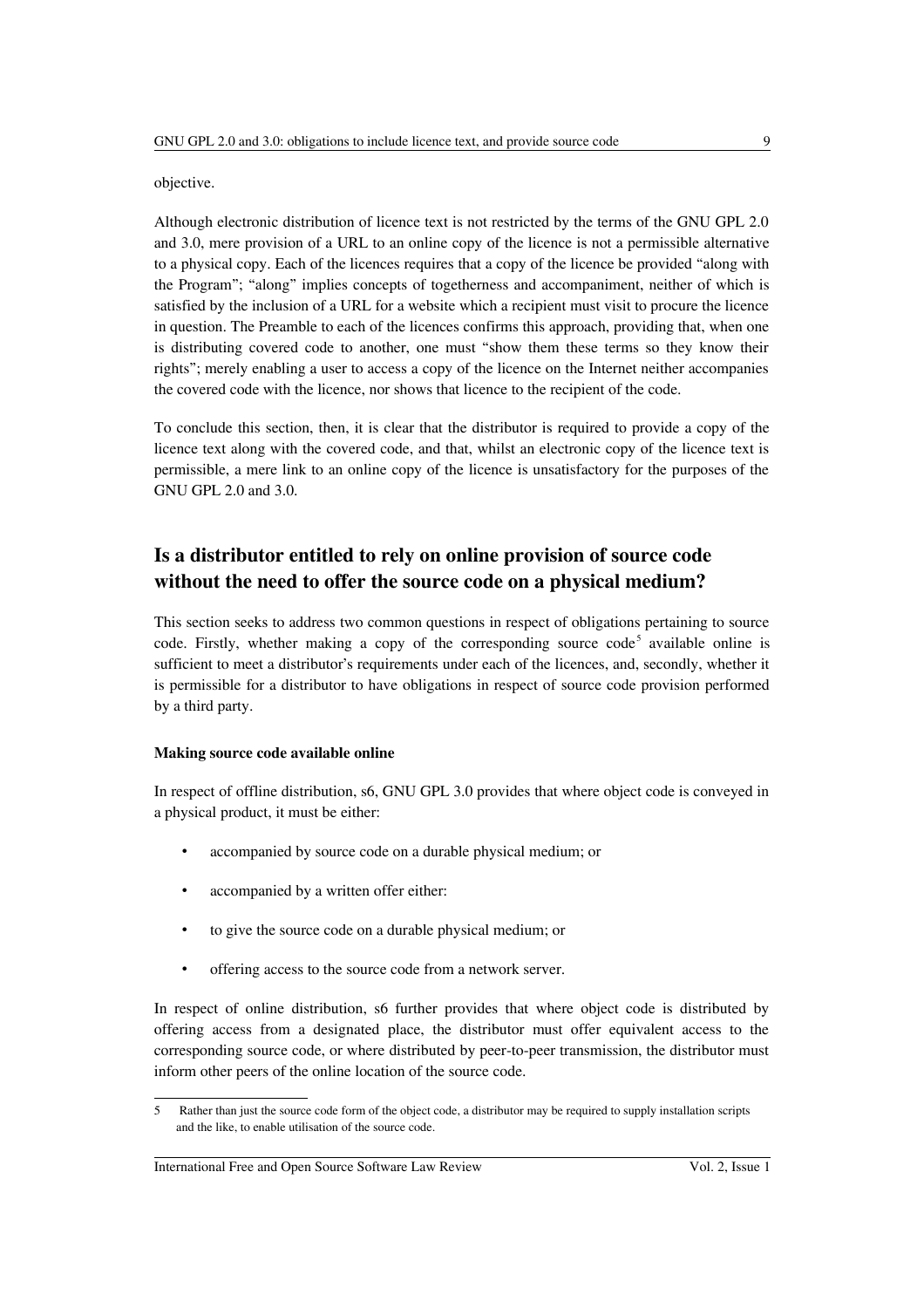As such, a distributor of object code licensed under the GNU GPL 3.0 is never obliged to provide a copy of the corresponding source code on a physical medium, although it remains an option for the distributor to do so, in respect of a distribution of object code on a physical form<sup>[6](#page-3-0)</sup>. However, a distributor is always entitled to rely on the distribution of the appropriate source code from a network server, provided that, where distribution of the object code is in a physical product<sup>[7](#page-3-1)</sup>, the distributor accompanies the object code with a qualifying written offer to make such provision.

Section 3 GNU GPL 2.0 provides that covered code can be distributed in object form, provided that the distribution is accompanied with the complete corresponding machine-readable source code on a medium customarily used for software interchange, or with a written offer to give any third party a copy of the corresponding source code on a medium customarily used for software interchange.

In respect of online distribution of object code, the last paragraph of s3 provides that:

*"[i]f distribution of executable or object code is made by offering access to copy from a designated place, then offering equivalent access to copy the source code from the same place counts as distribution of the source code."*

As such, where object code is offered online, offering "equivalent access" to the corresponding source code satisfies a distributor's obligation to distribute source code, even if the source code is not actually downloaded by the user downloading the object code.

However, in respect of offline distribution of object code, in order for online availability of source code to be permissible under the GNU GPL 2.0, such online availability must fall within the definition of being "give[n] … on a medium customarily used for software interchange". As such, one must consider whether making source code available for download by a third party is the same as "giving" that source code to the third party, requiring, as it does, an extra act by that third party to secure the source code. Similarly, "medium" infers a physical object, rather than via a protocol for online transmission. Thus, on a literal interpretation of the licence, online distribution of source code alone<sup>[8](#page-3-2)</sup> is insufficient for offline distribution of object code.

Whilst such a conclusion may seem incongruous in the light of modern day Internet capability, it makes far more sense when one considers the state of Internet access at the time in which the licence was drafted; in 1991, access to the Internet was far less prevalent than it is today, which meant that, were mere online distribution acceptable, in reality, many recipients of the object form of the code would have been unable to obtain the source code. Since the GNU GPL 3.0 permits online distribution of source code relating to object code distributed offline, on the basis that Internet access is now more prevalent, although far from universal, some might argue that the failure to permit online distribution alone under the terms of the GNU GPL 2.0, whilst legally accurate, is anachronistic, and that, as a result, online distribution of source code in respect of object code distributed offline should be considered sufficient. However, whilst there is merit in

International Free and Open Source Software Law Review Vol. 2, Issue 1

<span id="page-3-0"></span><sup>6</sup> Where a distributor provides object code via online access, the distributor is not entitled to rely solely on a written offer to supply a copy of source code on a physical medium, per s6, GNU GPL 3.0.

<span id="page-3-1"></span>per s6(b)(2), GNU GPL 3.0

<span id="page-3-2"></span><sup>8</sup> One could make source code available online in addition to making a written offer to supply source code on a physical medium, if one chose to do so.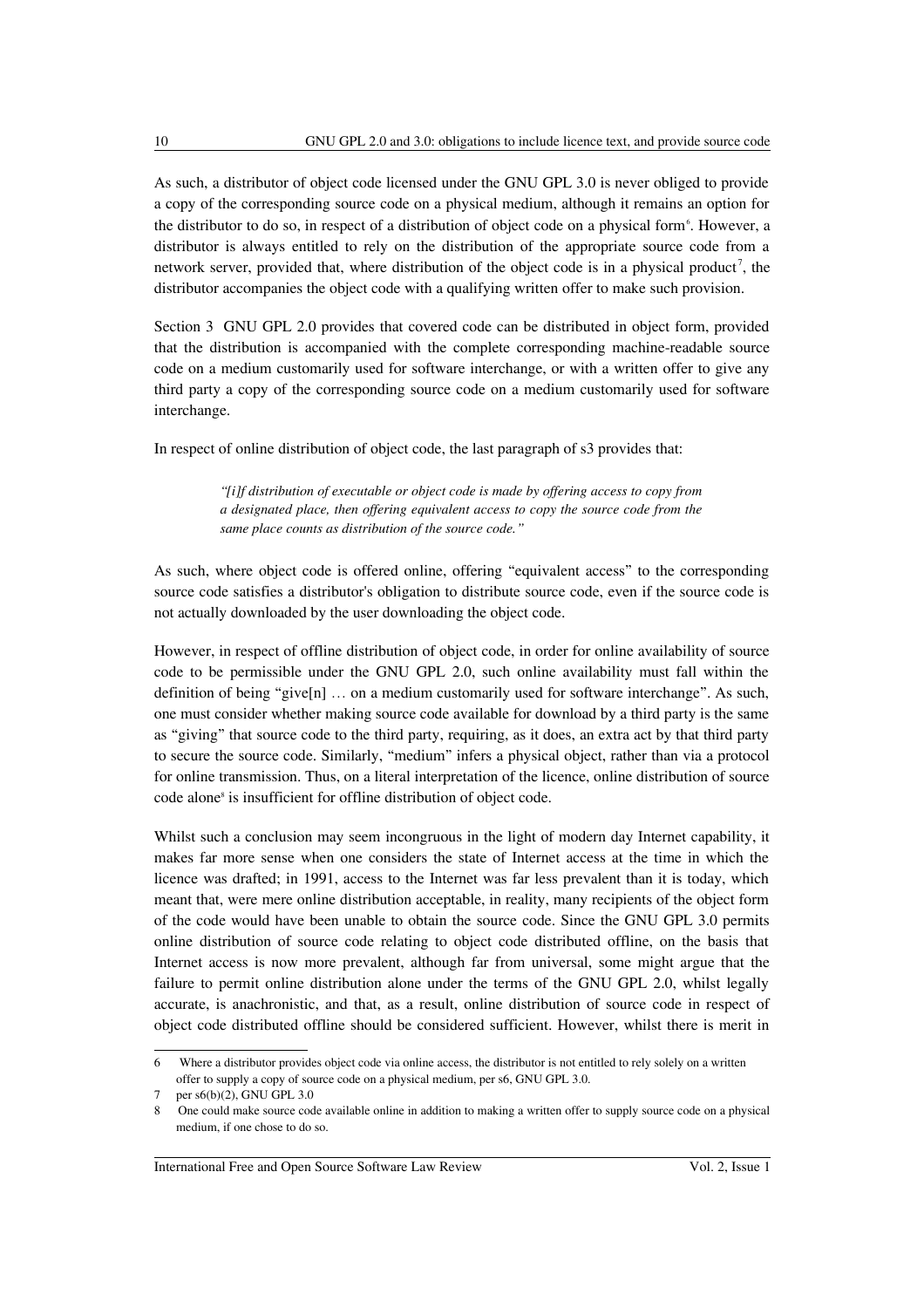this argument, since the wording of the licence remains unchanged, a distributor adopting this approach would, on a strict legal interpretation of the licence, be exposing itself to risk<sup>[9](#page-4-0)</sup>.

In conclusion, whilst the GNU GPL 3.0 permits mere online distribution of source code, under certain conditions, and the GNU GPL 2.0 permits online distribution of source code where object code is distributed online, online availability of source code is insufficient for offline distribution of object code. However, in reality, it is unclear whether enforcement action would be taken against a distributor of GNU GPL 2.0 covered code, which distributed source code solely from an online location, but was otherwise compliant with the licensing terms.

#### **Using a third party to satisfy source code distribution obligations**

On the basis of the preceding section, under some circumstances, a distributor is entitled to place corresponding source code online, for download by interested recipients. However, what of the situation in which the distributor wishes to rely on a third party to make the source code available? For example, the situation in which a distributor seeks to have its supplier publish the corresponding source code, in respect of object code embedded on a device supplied to the distributor.

The intention of each of the GNU GPL 2.0 and 3.0 is to ensure that the source code is available to anyone who receives (whether from the original distributor or otherwise) the object code. In other words, the Freedoms pertaining to the covered code need to be preserved. With this in mind, and with no express preclusion within the licences, the actual distributor of the source code is immaterial, and a distributor of object code can agree with a third party to provide the corresponding source code on its behalf.

In doing so, however, the distributor of the object code does not transfer its liability as against the owner of the copyright in the code, and, potentially, the recipient of the object code; were the third party with whom the distributor has contracted to fail to provide the source code, the distributor would be liable for the breach of its sub-contractor. As such, a distributor would be advised to consider backing off the risk with the third party, on a contractual basis, in addition to conducting appropriate due diligence to ensure, as far as possible, that the third party's hosting will be reliable. The distributor should also perform a test download of the source code being hosted by the third party, to ensure that it is the compliant corresponding source code.

## **Conclusions**

Whilst a distributor of code licensed under the GNU GPL 2.0 and 3.0 may provide an electronic copy of the relevant licence text along with the covered code, in a manner which befits the product in question, mere reference to an online copy of the licence is insufficient, since it fails to show the licence to the recipient.

<span id="page-4-0"></span><sup>9</sup> If it wished to mitigate the potential impact of this risk, key sections of the community, particularly those involved in licence compliance and enforcement, could make public statements that they will not take enforcement action against a distributor which made its source code available online, without a written offer to provide source code on a physical medium, to give a degree of comfort. However, the absence of a central licensing body for Free software might restrict the success of such an approach.

International Free and Open Source Software Law Review Vol. 2, Issue 1